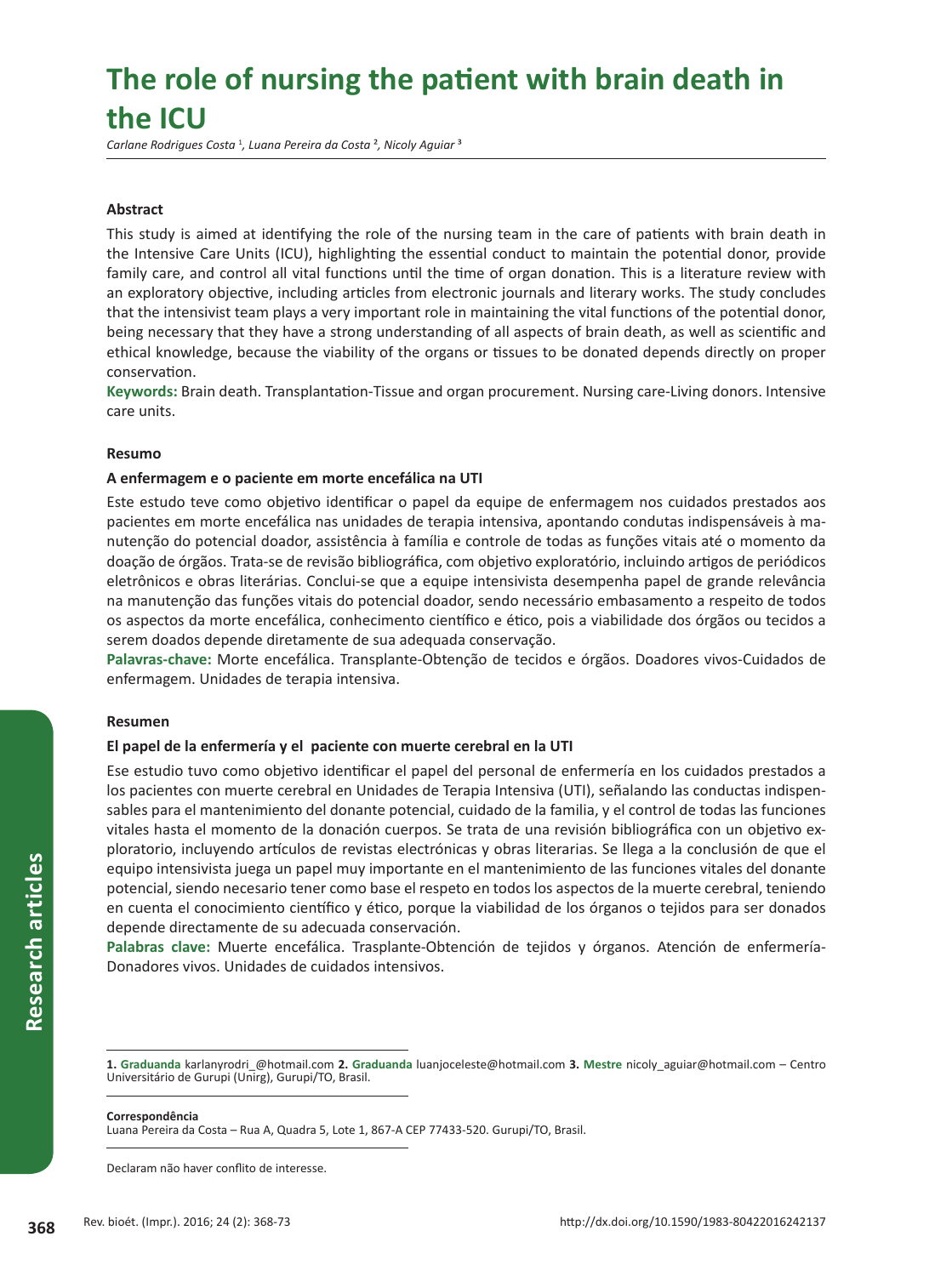# **Nursing and the patient with brain death at the ICU**

Transplantation has become the best resource for patients with organ failure when other therapies are no longer effective. Transplantation is understood as the extraction or removal of organs, tissues or parts of the body of a living or nonliving donor, with therapeautic objectives  $^1$ .

The first transplant with a nonliving donor in Brazil happened in 1964, and it was a kidney transplant. Ever since, there have been improvements in this treatment in terms of intensive care, immunosuppressive drugs, adaptation of surgical techniques and the use of better developed solutions for better preservation<sup>2</sup>. Brazil is considered the second country in the number of transplants carried out every year, and more than 90% are executed by the Sistema Único de Saúde (Unified Health System) (SUS) 1 . Living donors may donate bone marrow, one of their kidneys, part of their liver and part of their lung. On the other hand, nonliving brain dead patients allow for the donation of heart, lungs, kidneys, corneas, liver, pancreas, bones, tendons, veins and intestine<sup>1</sup>.

Brazilian law 10.211/2001 authorizes the family to allow or disallow for the donation process, even if the potential donor has made it clear, while living, that he or she desires to donate their organs. Given that situation, it is necessary for the nurse to orient the family and answer their questions regarding the donation and the procedures to be executed, and clarify which organs may be donated, and that this incurs in no costs – which are paid for by SUS – and allows for saving lives<sup>3</sup>. The donation of organs while living is legally allowed only for blood-related relatives to the fourth generation or spouses, or if the donor authorizes the receival of the organ by another person - except in the case of bone marrow, when this authorization is waived<sup>1</sup>.

Serial factors interfere in the collection and donation of organs, among which are the omission of notice and identification of the patient, the care rendered to the patient, and complementary exams. In addition, little clarification to family members on the diagnosis of brain death, inadequate interviews and difficulties in communication with the team responsible for the donation process generate lack of knowledge and difficulties in the removal of the organs and their distribution. For this reason, about 30% to 40% of family members disagree with the practice of organ procurement<sup>4</sup>.

In order for the transplant to be satisfactory certain exclusion criteria must be included, such as history of malignant tumors, active sepsis, tuberculosis, HIV infection, viral encephalitis (brain inflammation and infection), viral hepatitis, Guillain-Barré syndrome (an autoimmune disease which occurs when the body's immune system mistakenly attacks part of its own nervous system) and use of illegal intravenous drugs<sup>5</sup>.

It is up to the professional nurse to initially carry out a family interview regarding the diagnosis of brain death. Equally, he or she must inform ethically, morally and legally on the process of procurement and distribution of organs and tissues to be donated, and educate in an objective manner, respecting the opinions of family members and their moment of loss and pain. In a state of shock, going through grief, suffering and despair, the family believes that the patient may still survive due to the preservation of their temperature, cardiac and respiratory functions<sup>3</sup>. In such painful circumstances, professionals must offer psychological support to the families.

This study aims at clarifying the theoretical relevance in a detailed context regarding the practice of organ donation in society, and get to know the role of the professional nurse in the process of organ procurement and donation, highlighting the indispensable care to the maintenance of the potential donor, assistance to the family and control of all vital functions until the time of donation.

# **Method**

This study was outlined from a literature review with an exploratory goal, describing organ donation and the role of nursing in the case of brain dead patients in the ICU. For the inclusion in this research, publications had to approach the following themes: "nursing assistance in the organ donation process"; "knowledge about brain death"; "professional training"; and "care for brain dead patients in the ICU". On the other hand, publications which did not include the theme and those which did not agree with the referred descriptors or had no references were excluded. All the found sources were published between 2010 and 2015, making up a total of 30 scientific papers. Data collection consisted on the exploration of papers by electronic means and specialized websites such as *Scientific Electronic Library Online* (SciELO), the Hospital das Clínicas de São Paulo (Clinics Hospital of São Paulo), the Ministério da Saúde (Ministry of Health), the Conselho Federal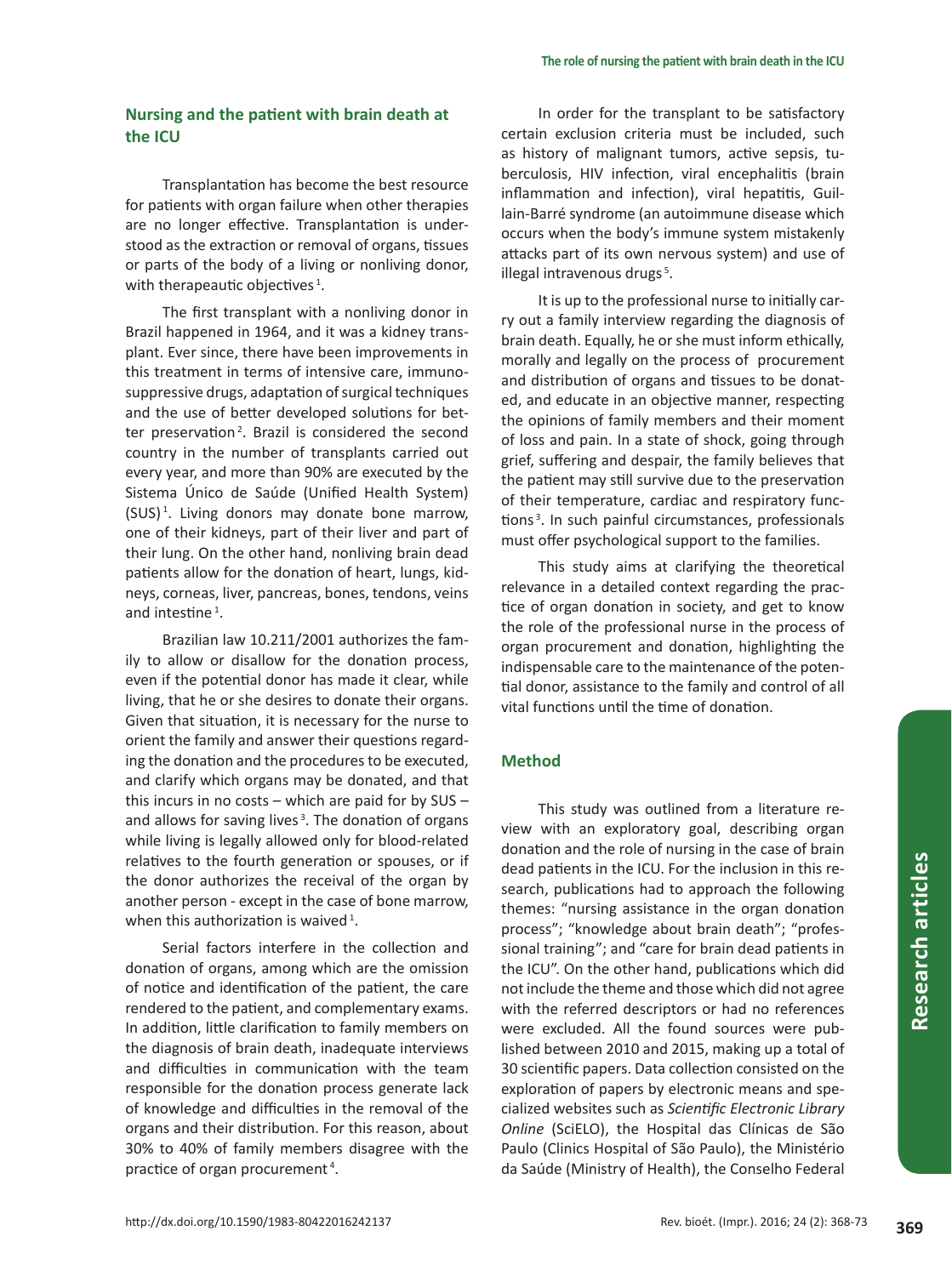de Enfermagem (Brazilian Federal Nursing Council) (Cofen) and the Conselho Federal de Medicina (Brazilian Federal Medicine Council) (CFM). The data were analyzed according to the texts, themes and interpretations that came from them, comparing opinions in a broad way and sharing ideas, explanations and knowledge on each subtheme.

## **Brain death**

Brain death (BD) is established as an irreversible condition of the respiratory and circulatory functions and cessation of all functions of the encephalus and brainstem, and some of the main causes include intracranial bleeding (45%), trauma (45%) and ischemic brain injury<sup>5</sup>. This condition is regulated by the Conselho Federal de Medicina (Federal Medicine Coucil) (CFM) by Resolution CFM 1.480/97, which determines two initial stages for the diagnosis of brain death: clinical and complementary exams. The clinical exam aims at asserting the absence of reflexes on the brainstem; it is carried out at time intervals according to the age of the potential donor: between 7 days and 2 incomplete months, the exams are repeated every 48 hours; from 2 months to 1 inomplete year, repeat every 24 hours; from 1 year to 2 incomplete years, repeat every 12 hours, and above the age of 2, repeat every 6 hours. It is important to point out that this exam should not be performed by professionals from the organ removal team, but by a medical neurologist<sup>6</sup>.

Among the complementary exams one may mention cerebral angiography, electroencephalogram and CT scans, which should be carried out between the first and second clinical exams or after the second clinical exam of brain death. To conclude the diagnosis it is necessary to determine the absence of blood circulation in the encephalus, electrical inactivity and absence of metabolic activity <sup>7</sup> .

The state of brain death is characterized by a complex process which leads to several detrimental complications to the potential donor. Therefore, it is extremely necessary for the nursing team to be trained in the investigation and detection of these possible complications, which include cardiac disfunction, arrhythmia, coagulopathy and cold-induced increase in diuresis. Giving thorough care to the patient is fundamental, especially temperature monitoring; it is indispensable to get the patient warm, since the lack of this care in emergency or intensive therapy situations may quickly result in hypothermia<sup>8</sup>.

# **Nursing and the training in organ donation**

To guarantee the effectiveness of organ donation it is important to have adequate maintenance, hemodynamic and physiologic preservation of the organs from the beginning to the end of the process. For that specialized materials and equipment are necessary, and so are trained professionals for identifying and controlling all changes in the patient's condition<sup>9</sup>, and it is necessary to point out the importance of the preparedness of the team to act in case a speedy intervention is needed<sup>8</sup>. The problems frequently found in the process of organ donation, procurement and quality maintenance are the consequences of improper and ineffective preservation, generally due to the use of inadequate clinical therapy<sup>5</sup>. Special attention must be given by the team in the cases when it is necessary to identify the patients and make contact with their family members<sup>8</sup>.

For some authors, one of the causes for the non attainment of organ donation is related to the lack of knowledge from the professional health team on the physiopathology and phisiology of brain death. This knowledge is considered to be a fundamental aspect for the assistance and care rendered to the potential donor, and it supports the clinical evaluation so that an early diagnosis of brain death can be elaborated recognizing the hemodynamic and physiologic changes. Therefore, for a good performance of the team it is important to carry out permanent education work aimed at training the professionals to understand the situation and detect any problems that may arise from it, aiming at planning and implementing the necessary care in an adequate way and evaluating treatment choices for the potential donor<sup>9</sup>.

The performance and training of the nurse are different according to their degree of education, position and professional practice. In Brazil there are not many teaching institutions that train specialized professionals for giving care to patients in case of brain death and transplantation. It is important for the nurses to evaluate their actions and execution, and seek further knowledge about the donation process 10.

Nurses are the professionals who are commonly most involved with the emotions of the family members, because they convey the information of brain death and the possibility of donation. However, this research highlights the need for the training of this professional for explaining the diagnosis and questions regarding the transplant, thus preparing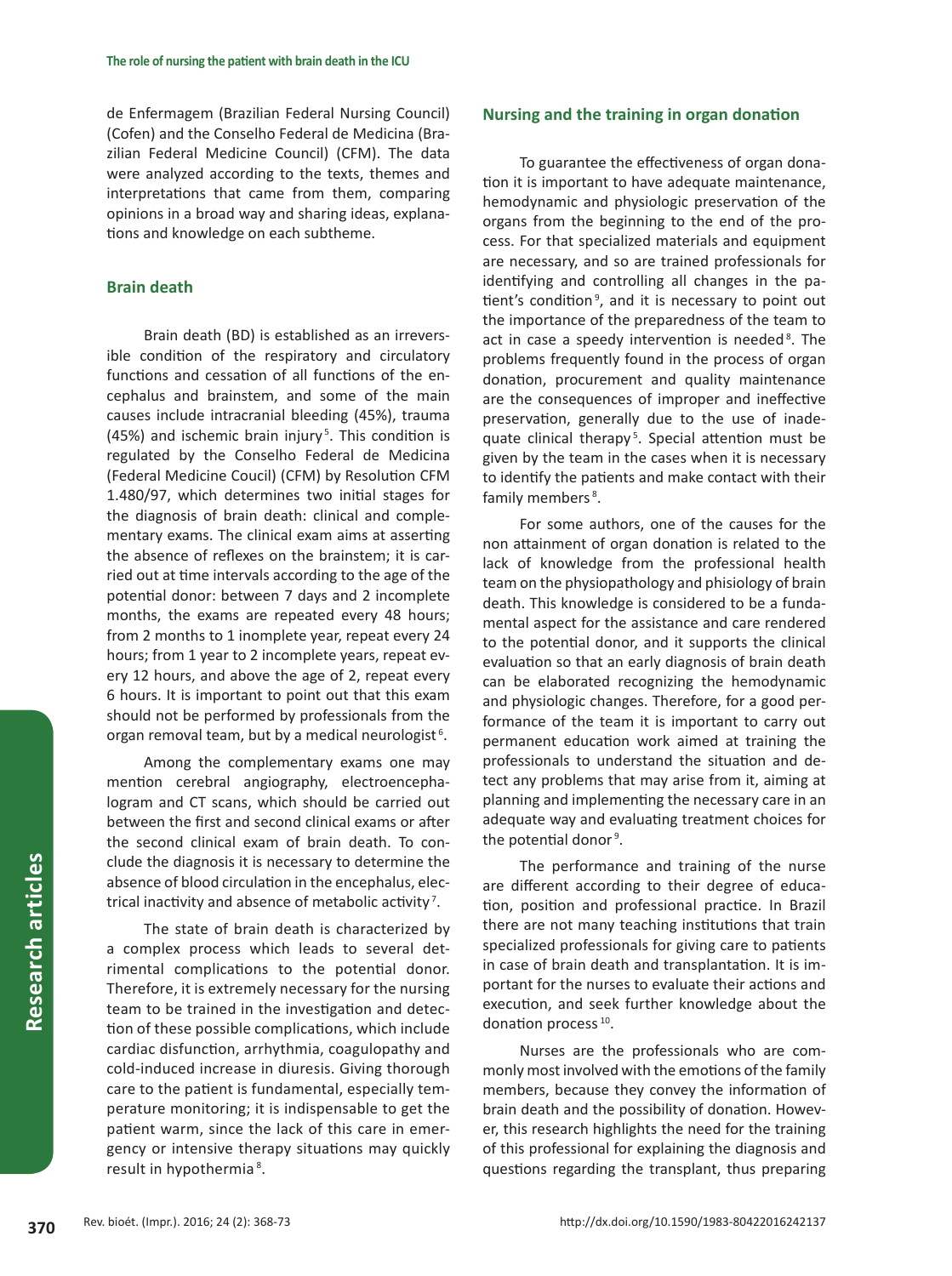the family members, since communication and knowledge contribute to the increase of donations. Therefore it is extremely important that the nurse knows how to deal and relate with the family so that the organ procurement<sup>11</sup> process is successful.

The role of nurses in cases of brain dead patient in the ICU must be performed with dignity and respect, regardless of the procedure to be carried out. It is paramount that the nurses have scientific knowledge on physiopathology, since they have an extremely important role in controlling all hemodynamic and hydric data and monitoring the patients. These procedures are necessary for the donation to occur in a satisfactory way 12.

# **Nursing conduct**

When the brain death process starts, changes occur in the organism. The initial care involves the evaluation of the drug prescriptions regarding the neurological condition; change in position to avoid pressure ulcers; and a 30 degree elevation of the head. In addition, the nursing patient must execute aspiration in order to fluidify pulmonary secretions ; periodic evaluation of accesses such as catheters; and measurement of vital signs at 24-hour periods<sup>8</sup>. It is also up to the intensivist nurse to evaluate all vital signs and write them down on the patient's medical record; to care for the cornea and always keep them moist; to clean the patient in order to avoid infection; to observe and write down the glycemic and blood coagulation values. An infusion pump is recommended when administering dopamine as per medical prescription<sup>5</sup>.

The maintenance of the cornea of potential donors is accomplished with the occlusion of the eye area, application of water or ice, eye drops or lubricant, or using gauze dampened with 0.9% saline solution or distilled water every three hours to maintain the area clean and moist. These measures avoid complications such as inflammation of the cornea (keratitis), which may arise from a chronic problem and lead to visual deficit and complete loss of sight  $13$ .

Generally, only 40% of the hearts are accepted for transplantation because some diseases make the donation unviable. Age is also an important factor, since it can also be a reason for contraindication; the age limit for male donors is 40, and for female donors 45. The maximum time during which an organ can be in ischemia, that is, without getting oxygen, is five hours<sup> $14$ </sup>. In maintaining control of arterial

hypotension, the nusrse must immediately replace the fluids and, if there are no changes, execute infusion with vasoactive drugs and observe the patient's response 13. It must be emphasized that vasoactive drugs are administered through exclusive ways for central venous access. Volume replacement is accomplished by the large periferic acessways 13.

It is the job of the nurse to perform an electrocardiogram to detect the presence of cardiac changes such as arrhythmia, and in cases of cardiac arrest, execute along with the doctor basic and advanced maneuvers of cardiopulmonary resuscitation (compression and ventilation)<sup>13</sup>. It is important to point out the nursing conducts regarding pulmonary care, since it is a sensitive organ and vital for transplantation. Among the indispensable care, rigorous monitoring and oxygen supply to the tissues with saturation above 95% with a mecanic ventilator are noteworthy<sup>8</sup>.

The treatment of a potential donor requires maintaining artificial mechanical ventilation and executing tracheal aspiration in order to keep the airways unobstructed. The team must be attentive to patients kept in ventilatory support, taking care upon moving the patient in order not to disconnect the ventilator or pinch the circuit, and keeping the artificial tracheas free from impurities which may damage the airways. The team must also pay attention to any alarms and make adjustments according to the programmed limit for each patient<sup>13</sup>. Likewise, maintaining adequate ventilation and oxygenation of the patient, controlling parameters of the mechanical ventilator and carrying out collection of material for blood gas dosing and for acid-basic balance are important care measures for maintaining the respiratory phisiology<sup>15</sup>.

The core temperature in normal individuals varies between 36 °C and 37,5 C. Thermal imbalance occurs with brain death, because the hypothalamus, which is situated in the central nervous system, ceases to produce heat, resulting in progressive hypothermia that arises from the attempt to maintain a balance between the body and room temperatures. Extreme vasodilation cooperates to this state, with an influence from exogenous factors such as the infusion of large volumes of fluids<sup>9</sup>.

Hypothermia provokes a series of damaging complications for the potential donor, among which vasoconstriction and myocardial depression, cardiac arrhythmia, coagulation disorders arising from pre-existing cardiac problems, hyperglycemia and ketosis, electrolitic disorders and deviations in the dissociation curve in the oxygenation of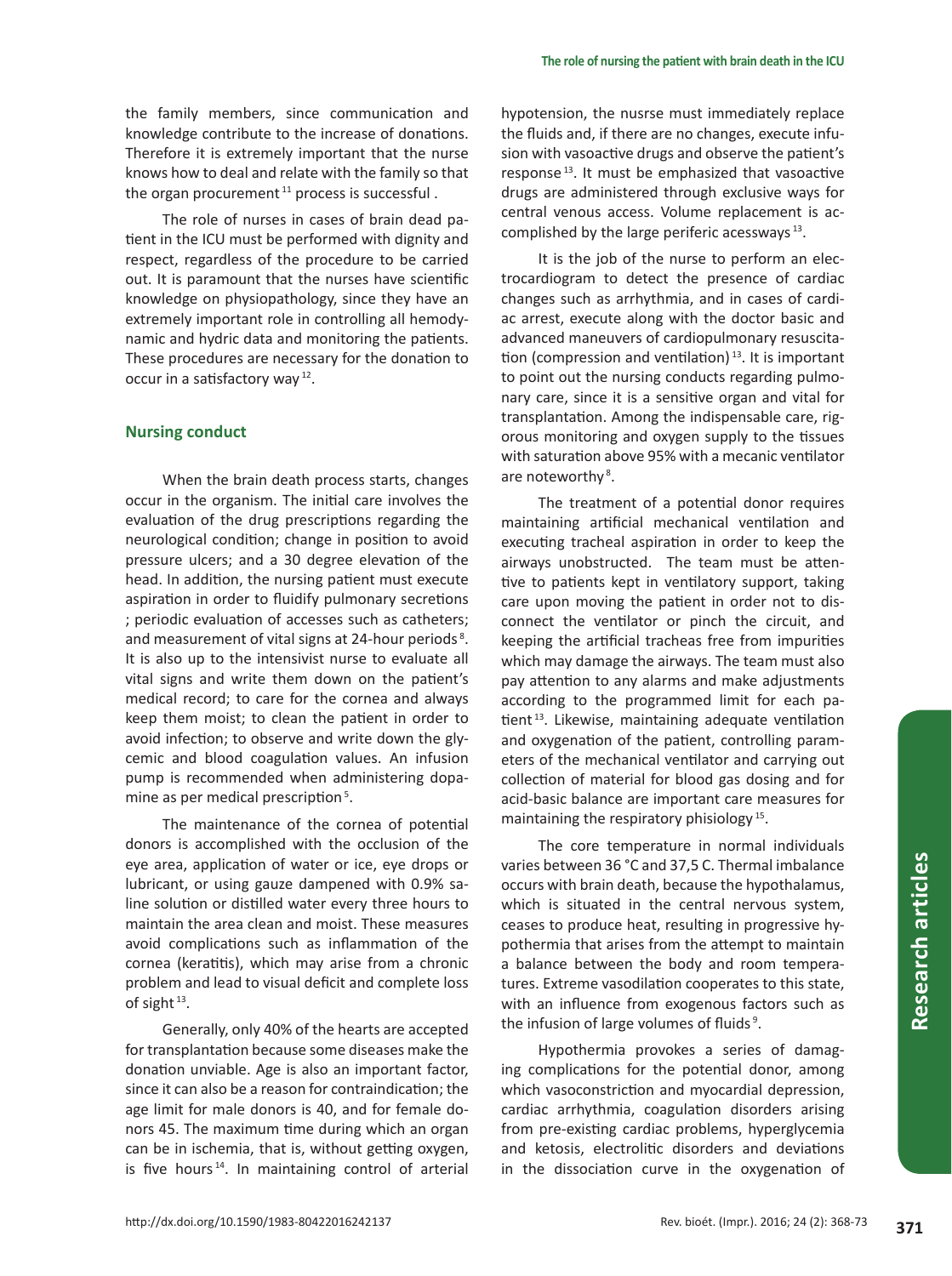hemoglobin. Due to the changes mentioned above, it is not recommended to measure body temperature through the mouth cavity, axilla or rectum, but rather through the pulmonary artery, esophagus, tympanic membrane or nasopharynx<sup>8</sup>. Warming the potential donor may be accomplished by infusion of liquids heated to the temperature of 37 °C to 38 °C, by intravenous administration, controlled with warmed blankets and nebulization<sup>15</sup>.

Regarding the kidney function, it is necessary to maintain hydric control and evaluate diuresis, promoting the prevention of the endocrine disruption that derives from the rupture of the hypothalamo-hypophyseal axis which is characterized by the presence of diabetis<sup>5</sup>. Kidneys are the most utilized organs for transplantation, with more than 90% of available organs removed for donation. Polycystic kidneys or those with structural involvement should not be totally excluded, because the determining factor for their use is the macroscopic aspect. Donation can be done by patients from ages 5 to 55, and the time limit for using the organ for transplantation is 36 hours  $14$ .

Disorders are common in brain dead patients. Among these are electrolitic disorders which include reduction in sodium, calcium, phosphate and magnesium levels, which need immediate replenishment. The increase in blood glucose normally derives from a deficiency in volume replacement; however, it is also associated with changes in the hormones involved in homeostasis, in addition to adrenal insufficiency<sup>16</sup>. Hyperkalemia and hypomagnesaemia are metabolical disorders which are common in the diagnosis of brain death and are factors that lead to cardiac arrhythmia. For the prevention of this condition, nursing care is necessary for monitoring and controlling the hydroelectrolytic balance<sup>8</sup>.

Nursing professionals must also pay attention to possible changes related to diuresis, such as coloring and presence of blood, or haemorrhage in peripheral vascular locations. Likewise, they must constantly supervise the patients under the use of sodium nitroprusside, performing rigorous dripping control and blood pressure monitoring, either invasive or not<sup>15</sup>.

The calory and energy intake has a fundamental role in supplying hemodynamic balance to the potential donor, and the lack of this care may lead to damages to the organism<sup>8</sup>. Therefore, the regression of this scenario will possibly lead to metabolic imbalance, making organ preservation impracticable<sup>8</sup>. The prevention of initial infections invloves simple care, such as washing hands and asepsis during

the execution of invasive and non-invasive procedures. In case of presumed or diagnosed infections it is necessary to give antibiotics, which may also be useful for the prevention of scabs and the need for changes in position $13$ .

Again, it is worth highlighting the importance of nurses to ensure the care for the potential donor by carrying out prevention measures against infection, containing haemorrhage risks and performing body hygiene. The nurse must not only pay attention to giving care, but also supervise the team in the assistance given to the potential organ donor<sup>8</sup>.

# **Final considerations**

Organ donation is perceived by society as a solidary act through which there is the possibility of supplying a part of the body to help care for people who cannot find other ways of treatment, favoring ther life expectancy evolution. The nursing team plays an important role in the maintenance of the vital functions of the potential donor, but for that to happen it is necessary for the nurse to have scientific and technical knowledge on all aspects of brain death, because the viability of the organs or tissues to be donated depends directly on their adequate preservation.

The health team must be trained for the organ procurement process in its technical aspect, but also be able to act regarding the social - both ethical and psychological - factors related to the donor and the support to the family. It is a part of the ethical duty of these professionals to act under the principle of charity and treat the organ donor as a being, not as an object.

Therefore, even if the donors are no longer alive they must be treated with compassion, with consideration to the persons that they once were and who, given the principle of dignity of the human condition, deserve the same amount of respect as any patient in the ICU. Since nurses are the professionals who deal directly with sensitized people in need of attention and care, it is also fundamental that they are able to give clarification to the families in order to facilitate their understanding of the situation, while respecting their beliefs and feelings regarding the deceased and donation.

In general, nurses may inform the population about the processes and circumstances involved in transplants, as well as the importance of donation, by supporting initiatives of dissemination of information in the institutions where they work and in media campaigns to encourage everyone to save the lives of people who need only an organ to survive.